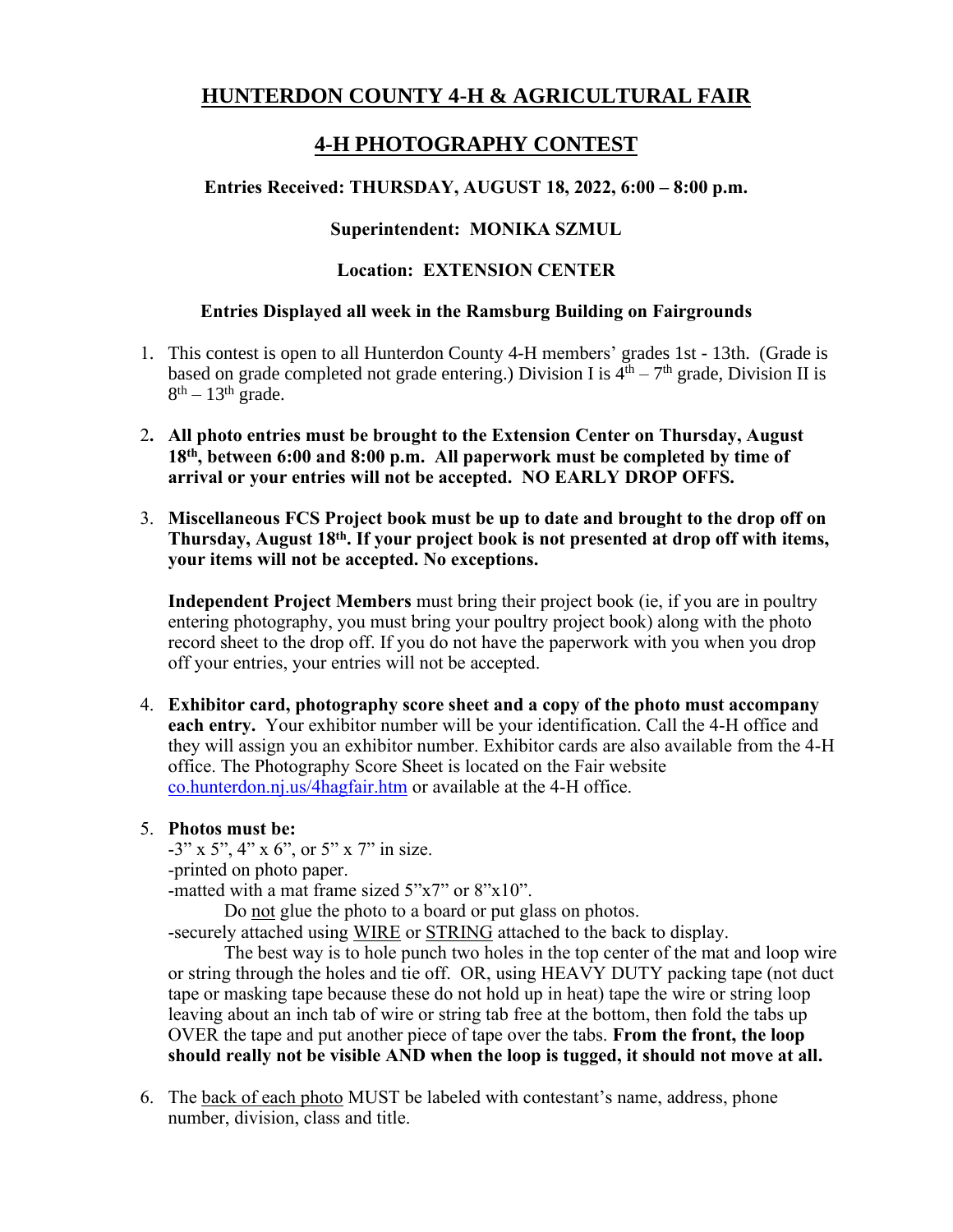- 7. Members may enter **ONE** print in each class. If picture does not fit the category, the pictures may receive an excellent rating but will not be considered for a ribbon.
- 8. Only pictures from current 4-H year are eligible.
- 9. EACH entry must have an "original" or "before" copy attached to the Photography Score Sheet – even if no changes were made to the original. If tweaking or cropping changes have been made to a digital picture, the "original" or "before" photo should reflect the picture before the changes were made. Photos with significant changes or enhancements should be entered in Digital Enhancement Class #53.
- 10. Processing may be done by member on a home computer or by a commercial source. The photo entry must be printed on photo paper, while the "original" or "before" can be printed on printer paper.
- 11. Exhibitors entering more than 10 pictures in division II will be asked to help out with setting up or taking down the pictures. Signup information will be available at the day of picture drop off.
- 12. 4-H members will receive a participation certificate for entries in this project. To qualify for a division award:

Division I members must enter a minimum of 3 photos and receive 2 excellent Division II members must enter a minimum of 5 photos and receive 3 excellent

13. Presentation of Division Awards will be announced shortly, please check the 4-H and Agricultural website for the date and location of the ceremony.

**Club Photo Specialty Class – Open to all 4-H clubs**. Your club photo represents your club project and is submitted in your club's name. The picture must have at least one club member involved with the club project. For example, one or more members sewing, shooting, or working with an animal. Be creative! Anyone, even a parent, can take the picture. **Club photos are limited to one picture per club.** Submit the 4x6 or 5x7 picture in the club's name by filling out the Photography Individual Tally Sheet. A contact name is necessary and is recommended to be a club member, though a parent may enter the picture. Photo should matted and have wire or string securely attached to the back. Club photos can be digital or film, color or black and white. After the fair, the superintendent will put the Club Photos into the club mailboxes at the extension center.

**All fair exhibits must remain on display for the duration of the fair. All exhibits need to be picked up between 5:00 p.m. and 5:30 p.m. on Sunday, August 28<sup>th</sup>, the last day of the fair. The Ramsburg Building will be closed at 4:30 p.m. to allow displays to be taken down and prepared for pickup. The 4-H office, the fair and the superintendent are not responsible for fair exhibits not picked up by 5:30 p.m. Please make arrangements with a family member or friend to pick up your items if you cannot pick them up yourself.**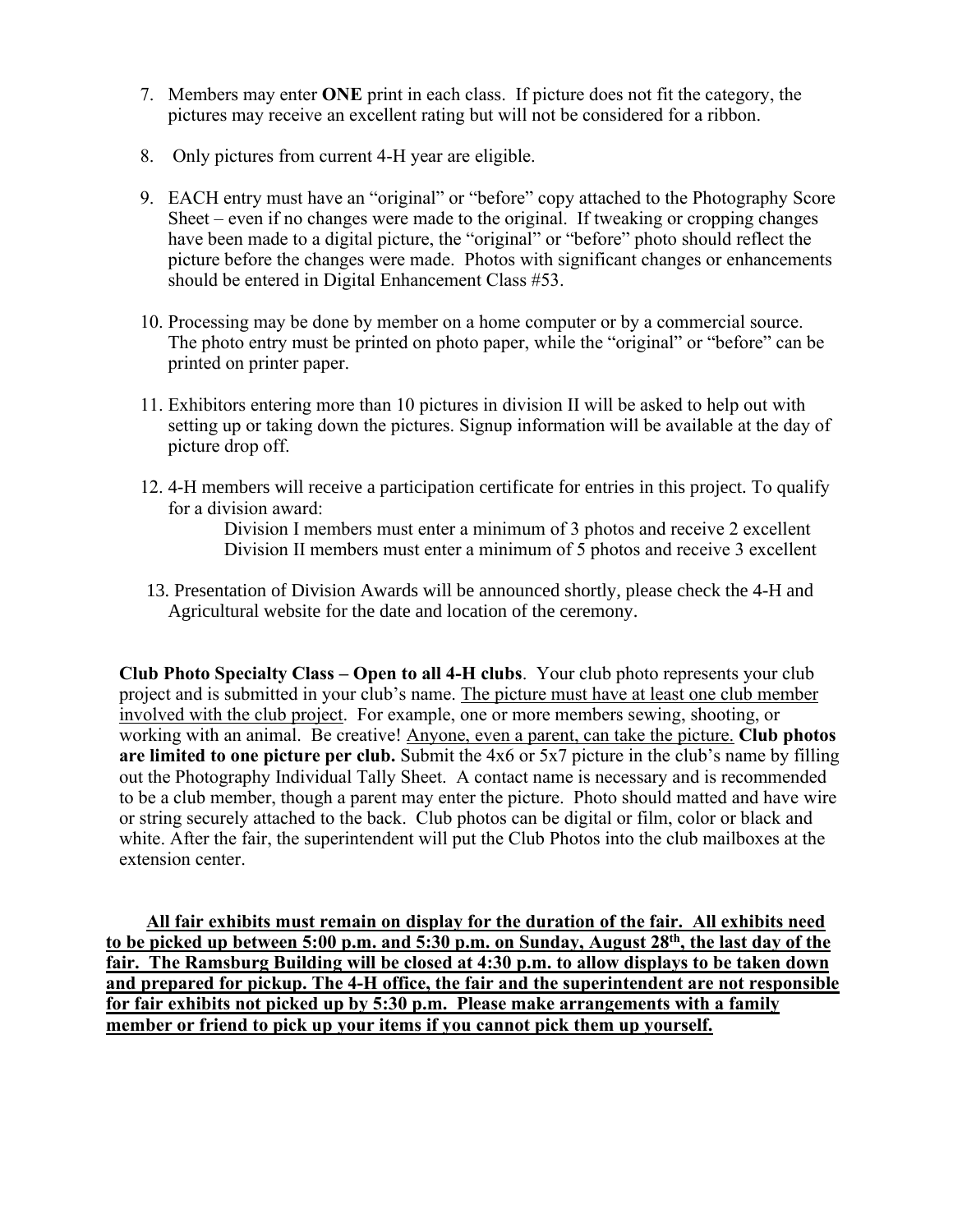## **Classes: One Entry per class 1-54**

#### **Digital Color**

- 1. 4-H Activity
- 2. Animal wild or domestic
- 3. Animal wild or domestic
- 4. Nature scenery or panoramic
- 5. Vacation
- 6. Human friends
- 7. Human family
- 8. People
- 9. Man made things: cars, crayons, etc.
- 10. Architecture: buildings, historic
- 11. Old barns and antique equipment
- 12. Horticulture: fruit and vegetables
- 13. Horticulture: Flowers and shrubs

## **Digital – Black and White**

- 14. 4-H Activity
- 15. Animal wild or domestic
- 16. Animal wild or domestic
- 17. Nature scenery or panoramic
- 18. Vacation
- 19. Human friends
- 20. Human family
- 21. People
- 22. Man made things: cars, crayons, etc.
- 23. Architecture: buildings, historic
- 24. Old Barns and antique equipment
- 25. Horticulture: fruit and vegetables
- 26. Horticulture: flowers and shrubs

## **Film – Color**

- 27. 4-H Activity
- 28. Animal wild or domestic
- 29. Animal wild or domestic
- 30. Nature scenery or panoramic
- 31. Vacation
- 32. Human friends
- 33. Human family
- 34. People
- 35. Man made things: cars, crayons, etc.
- 36. Architecture: buildings, historic
- 37. Old Barns and antique equipment
- 38. Horticulture: fruit and vegetables
- 39. Horticulture: flowers and shrubs